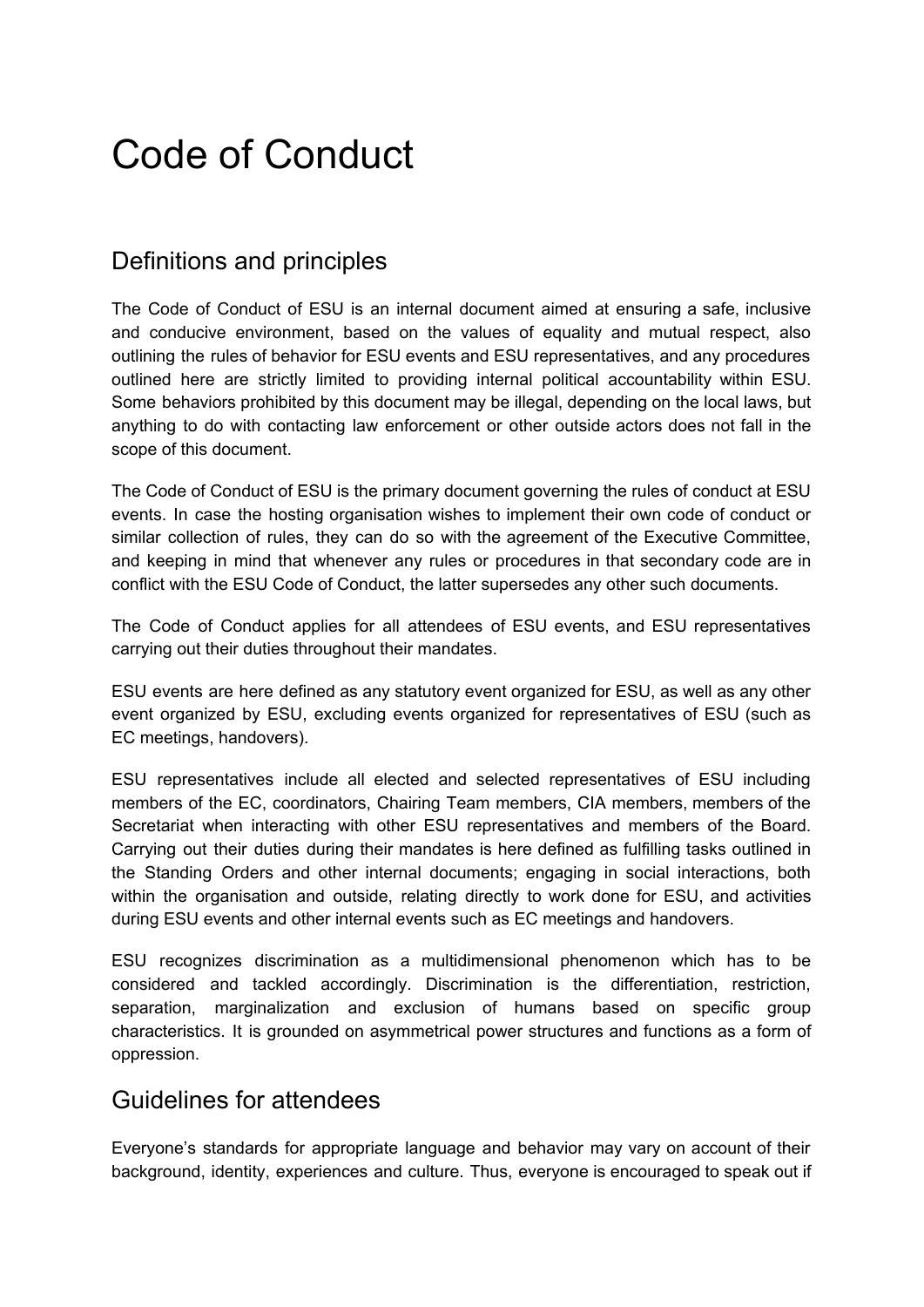they feel uncomfortable with any language or behavior of their peers, and such information is to be treated with respect and taken into account by everyone.

All people attending ESU events are expected to:

- Treat all others attending the event with respect
- Actively create an inclusive welcoming atmosphere for all of the participants, during both formal and informal parts of the event.
- Respect one another's personal preferences in the way they wish to be addressed, personal space, appropriate topics of conversation and jokes, and other such issues.
- Actively engage in the organized activities during seminars, panel sessions and discussions as well attend all the organized sessions, meetings, discussions and debates.
- Respect the time frames given by the organizers of the event.
- Respect the event's facilities and any rules associated with such use.
- Respect the environment and take care about their surroundings.
- Be acquainted with ESU's Code of Conduct and its content during the participation in all ESU`s internal and external events

It is prohibited for anyone attending ESU events to:

- Engage in illegal or violent behavior towards other attendees.
- Make any inappropriate jokes or remarks, based on any discriminative grounds that cause people to feel uncomfortable or discriminated against.
- Use harassing, demeaning, or abusive language towards other attendees.
- Pressure anyone else to do anything they are not comfortable with, including pressuring others to consume alcohol or other substances.
- Share any type of private and sensitive content shared between consensual parties without their consent to someone else, unless it is done in order to submit a report to the trusted person and the person reporting is themselves a recipient of such content.
- Knowingly support, encourage or contribute to any type of behavior prohibited by this Code of Conduct.

#### Sexual harassment and consent

Sexual harassment is a specific type of prohibited conduct. Sexual harassment is any unwelcome conduct of a sexual nature that might reasonably be expected or be perceived to cause offense or humiliation. Sexual harassment may involve any conduct of a verbal, nonverbal or physical nature, including written and electronic communications, and may occur between persons of the same or different genders. Such conduct includes, but is not limited to: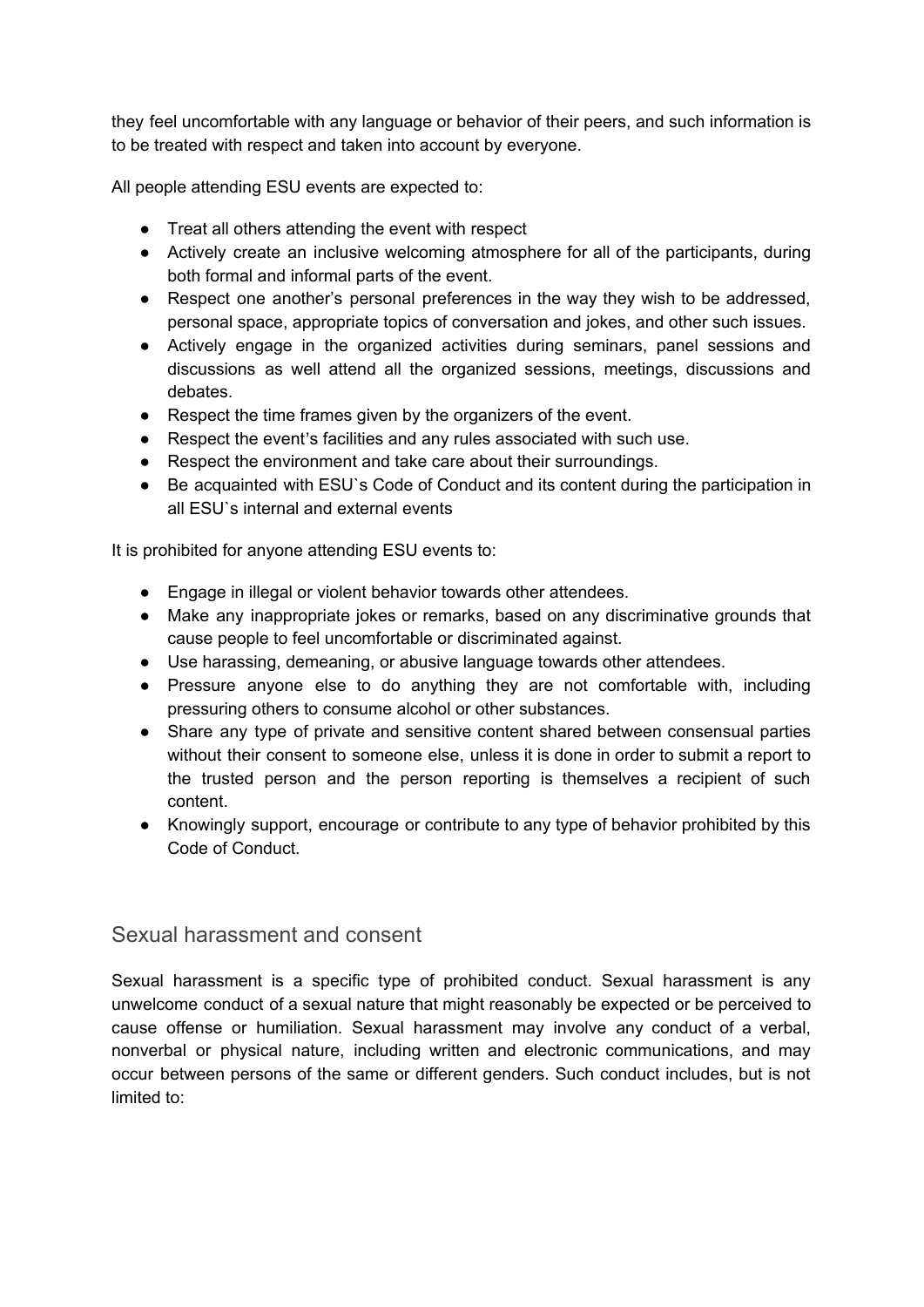- Making derogatory or demeaning comments with a sexual connotation about someone, and/or causing humiliation to someone through comments with a sexual connotation.
- Name-calling or using slurs with a gender/sexual connotation
- Making sexual comments about appearance, clothing or body parts
- Repeatedly asking and pressuring a person for dates or asking for sex
- Unwelcome touching or making inappropriate sexual gestures

In engaging in any sexual activity, attendees are expected to act in accordance to the principle of affirmative consent.

Affirmative consent is a knowing, voluntary, and mutual decision among all participants to engage in sexual activity. Consent can be given by words or actions, as long as those words or actions create clear permission regarding willingness to engage in the sexual activity. Silence or lack of resistance, in and of itself, does not demonstrate consent. The definition of consent does not vary based upon a participant's sex, sexual orientation, gender identity, or gender expression.

- Consent to any sexual act or prior consensual sexual activity between or with any party does not necessarily constitute consent to any other sexual act.
- Consent is required regardless of whether the person initiating the act is under the influence of drugs and/or alcohol.
- Consent may be initially given but withdrawn at any time. Hence, any sexual activity at the time of withdrawal of consent or if consent can no longer be given, must stop.
- Consent cannot be given when a person is incapacitated, which occurs when an individual lacks the ability to knowingly choose to participate in sexual activity. Incapacitation may be caused by the lack of consciousness or being asleep, being involuntarily restrained, being under influence of legal or illicit substances which alter behavior or if an individual otherwise cannot consent. Depending on the degree of intoxication, someone who is under the influence of alcohol, drugs, or other intoxicants may be incapacitated and therefore unable to consent.
- Consent cannot be given when it is the result of any coercion, intimidation, force, or threat of harm.

Nobody can be treated in a negative manner for taking action to ensure they feel comfortable and safe at the event, approaching the Trusted Persons and/or submitting a formal report, or engaging in any other way to make ESU events safer spaces.

## Trusted Persons at ESU events

The primary function of Trusted Persons at ESU events is to be there for all participants to turn to in case they feel unsafe, unfairly treated, threatened or attacked, discriminated against, or in any other way made to feel as less than others. In all their actions, the Trusted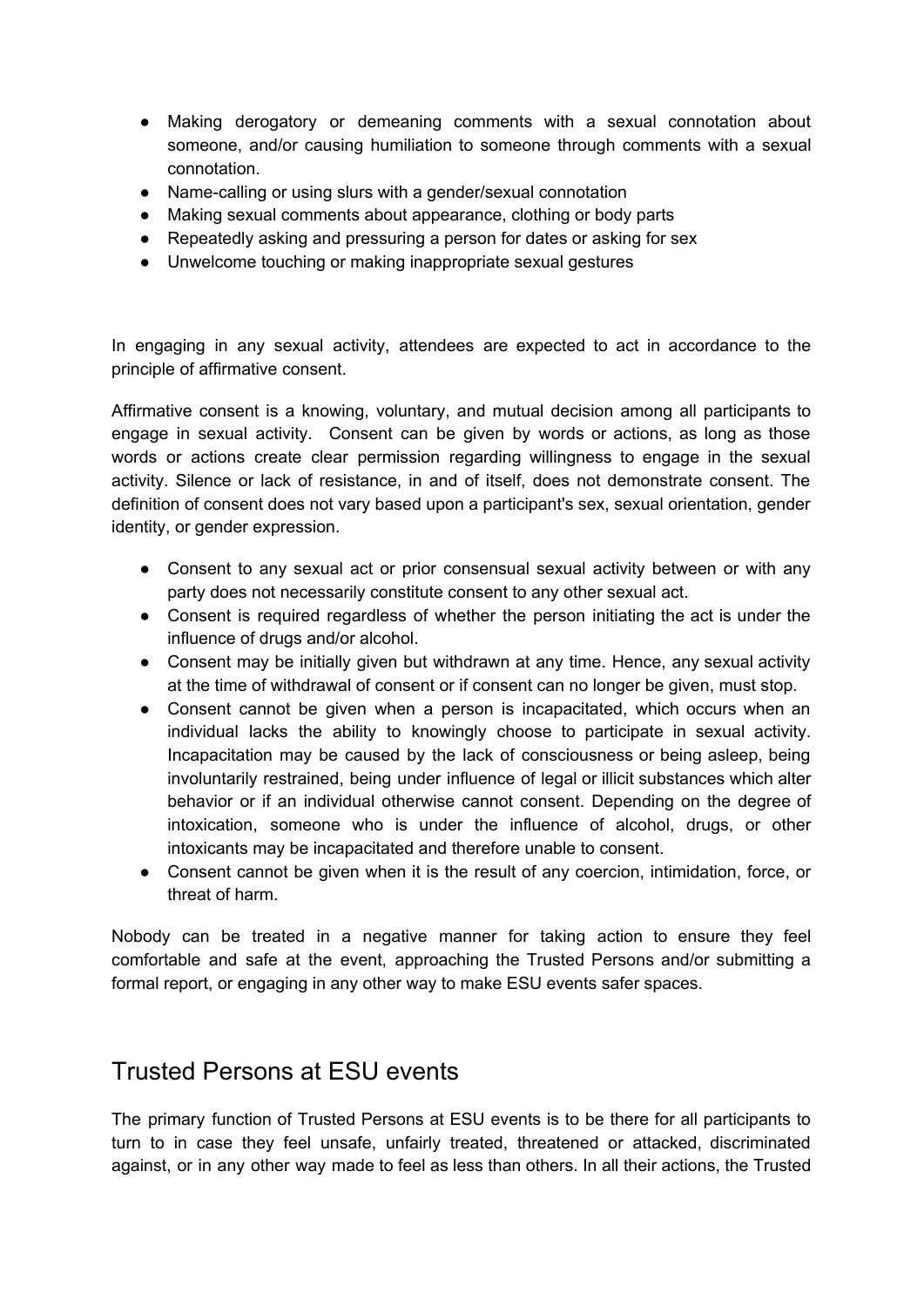Persons are guided by the principle of centering the needs of the violated party and making them feel safe at the event.

For any ESU event, the EC will choose at least five Trusted Persons, selected by the EC in collaboration with the Equality Coordinator, who can not all be of the same gender and at least two out of five of them must be women. The EC can raise the maximum number of Trusted Persons for an event if necessary. Any representative of a member of the Board can apply to be a Trusted Person through the registration form of that event. In choosing the Trusted Persons, the EC must prioritize the personal integrity, perceived apolitical status, diversity, and relevant knowledge of the candidates. Similarly, the Trusted Persons for any event should include people from different ESU backgrounds (people from the Secretariat, Board, Hacks team, etc).

The Trusted Persons team will also work with a contact person from the organizing team of an event, who needs to be available to assist them in cases which require communication with local law enforcement, emergency services, or other such organs.

The Trusted Persons of any event will have an internal discussion, facilitated by the Equality Coordinator, before the arrival of any participants, where they will go over the agenda of the event (including informal parts), make clear their availabilities during the event, allocate any tasks if necessary, and discuss any other information that may be relevant to their work during the event. They will prepare an online form for reporting potential violations of the CoC according to the aforementioned discussion in collaboration with the Equality Coordinator, and will send it out to every individual participant of an ESU event before the start of the event.

The Equality Coordinator will provide training and guidance for the Trusted Persons prior to the event, and will oversee the constant development of the programme of training.

At least one Trusted Person needs to be present at any major formal or informal gathering during the event, if possible.

The Trusted Persons must refrain from being in a state altering their judgement (for example being intoxicated) while carrying out their tasks, and must act in a way to be approachable to anyone who wishes to submit a report, ask for advice on the Code of Conduct, or notify them informally of any (potentially) uncomfortable or dangerous situation.

The Trusted Persons must be in regular communication among themselves and share any information that might be relevant in preventing a violation of the CoC, or useful for other Trusted Persons in carrying out their tasks. In case the identity of a person making an anonymous report is known to a Trusted Person, they can only divulge that information to other Trusted Persons with the consent of the person making the report.

In addition to other tasks, Trusted Persons need to be ready to step into situations that they perceive as risky, (keeping in mind their own safety as primary), or situations where they see a potential violation of the Code of Conduct taking place. To their abilities, they must be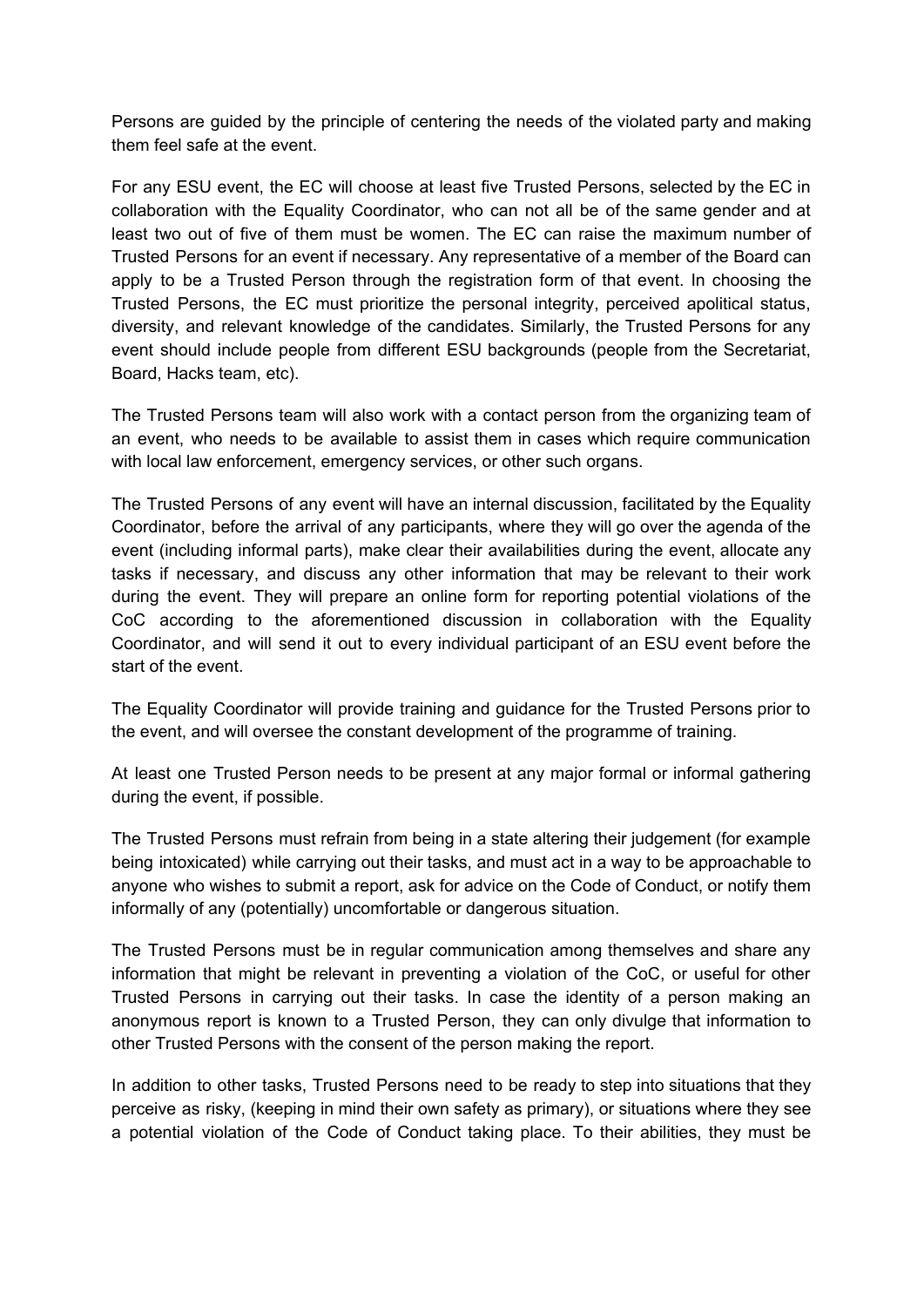ready to mediate interpersonal conflicts and ensure the safety of anyone who feels unsafe at the event.

If one or more of the Trusted Persons or the Equality Coordinator is implicated in an informally or formally submitted report, then the identity of the person making the report will not be disclosed to the person implicated, and they will be excluded from deliberations about the procedures regarding the report that are outlined in this document.

## Approaching the Trusted Persons

Anyone at an ESU event is welcome to approach the Trusted Persons or fill the online form to let them know about any behavior they feel may be unwelcome at the event or in violation of the Code of Conduct, without starting formal reporting procedure. In such a case, no form will be submitted by the Trusted Person, but general notes of the information given will be added to the event report , making sure not to divulge any information that would reveal the identity of anyone concerned. The information will also be taken into account by the Trusted Persons in their tasks at the event. The participants of the event will be reminded to follow the code of conduct in order to ensure a safe environment for all attendees.

Any information given through the online form without personal details of the person filling in the form, or any information given directly to the Trusted Persons with the wish to remain anonymous, will not be used to start a formal reporting procedure.

In case the anonymously given information suggests contacting a certain person (a potential victim of or a witness to a violation of the CoC, or a potential perpetrator) and/or the Trusted Persons deem it appropriate, (with prior consent given by the person approaching them, they will seek contact with that person to discuss the issues raised in the report.

The Trusted Persons may decide to take action based on an anonymous report, but that action can't be to publicly name a person, or act in any way that would reveal the identity of either the person who approached them or who was named in the report as a potential perpetrator. If they deem the information to be serious enough to warrant this, they can seek other potential witnesses or parties to the potential violation in question.

## Submitting a formal report at ESU events

Anyone attending an ESU event has a right to submit a formal report of a potential violation of the Code of Conduct to a Trusted Person or through the online form prepared before any event, at any point between their arrival at the event and departure from the event.

The Trusted Person who is approached will act in accordance with the Guidelines for the Trusted Persons, ensuring privacy and confidentiality for the person submitting the report.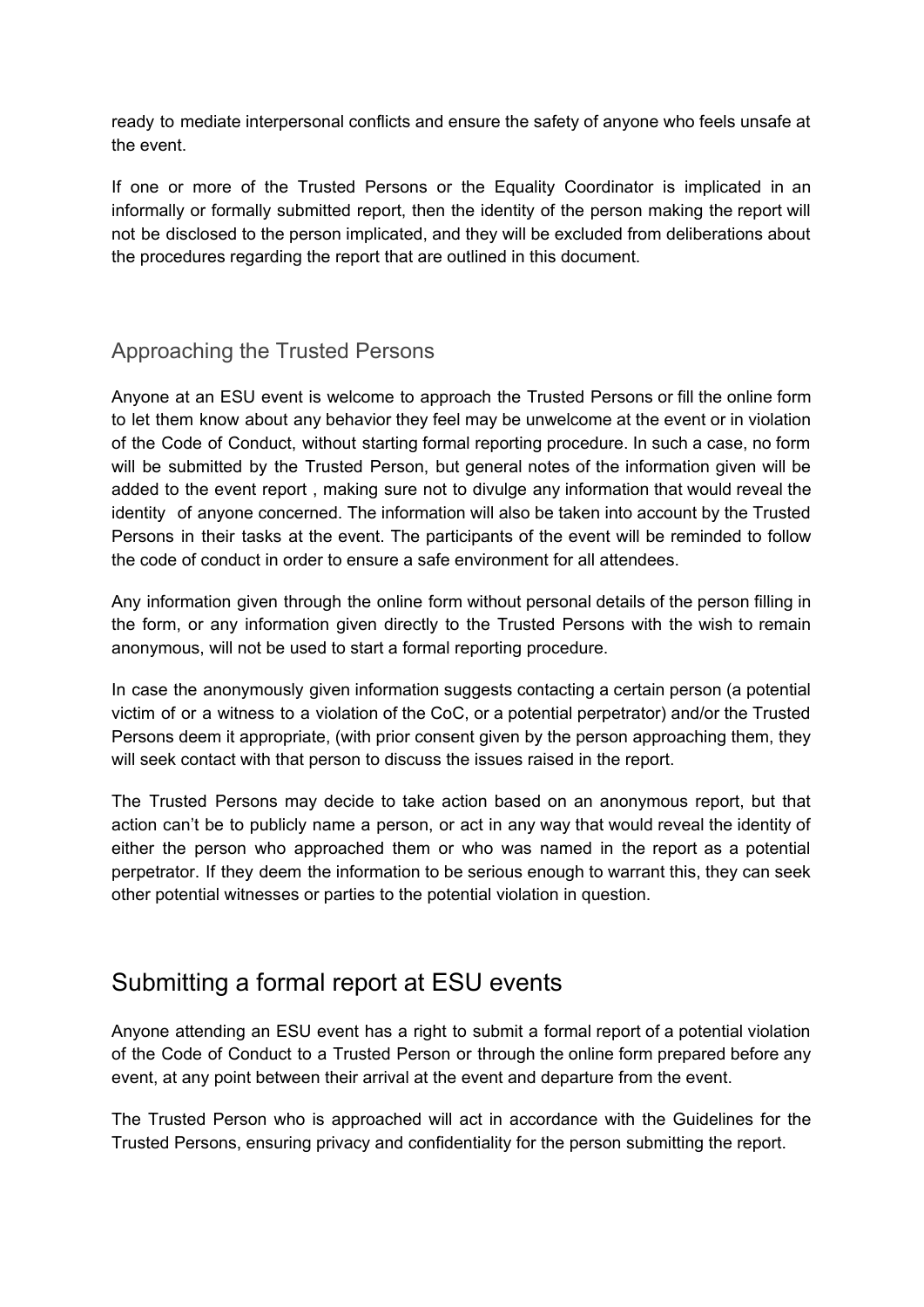After a report is submitted, the Trusted Person who is in charge of the online form, or who was approached with a report, will fill in a prepared form detailing the report and make it available to other Trusted Persons and the Equality Coordinator, accessible by the Trusted Persons and the Equality Coordinator. In case a Trusted Person or the Equality Coordinator is implicated by a report, this procedure will be delayed or avoided.

In case the Trusted Persons receive credible material evidence of a violation of the CoC having taken place, or through anonymous reporting find several witnesses to a violation, none of whom wish to submit a report, or witness or are subject to a violation of the CoC themselves, they can submit a report on their own or as a collective body.

## Processing formal reports

As soon as possible, after a report has been submitted, the Trusted Persons will meet to discuss appropriate actions. If, after being convened, at any point during the procedure, a member feels that they have a conflict of interest they must recuse themselves from their duties.

They will deliberate on the report, consulting people they consider relevant to hear from. In this work, they must act discreetly.

If a decision is made that a violation has taken place, the Trusted Persons will decide with an absolute majority on what sanction(s) to apply to the guilty party. In this, they will take into account the severity of the violation and all other relevant factors surrounding the violation. Any sanction taken that is not specifically meant to be public in its nature will be carried out with discretion. No public sanctions may be applied without the consent of the injured party (if one exists).

The possible sanctions may include, but are not limited to:

- Spoken or written warning(s) to the perpetrator(s)
- Statement to the Board to be read out at the beginning of the next session of the event. This statement must be anonymised and used for example to simply point out to the Board that certain violation(s) have happened and how to proceed.
- Allowing the injured party to make a statement to the Board at the beginning of the next session of the event
- Removal of the perpetrator(s) from the session or event in question
- Official letter from the EC to the sending organisation(s) of the perpetrator(s)
- A ban from attending any future ESU events for the perpetrator(s)
- Any other measure not mentioned here, in agreement with a ⅔ majority of the EC, and in accordance with statutory documents of ESU

In case of the perpetrator being an elected representative of ESU, the Trusted Persons can suggest to the EC to propose a vote of no confidence to the Board regarding that person. This will be handled by the EC according to its Rules of Procedure.

The Trusted Persons will immediately compose a protocol of their decision, which will briefly describe the report, their deliberations, and reasoning behind their decision(s). This report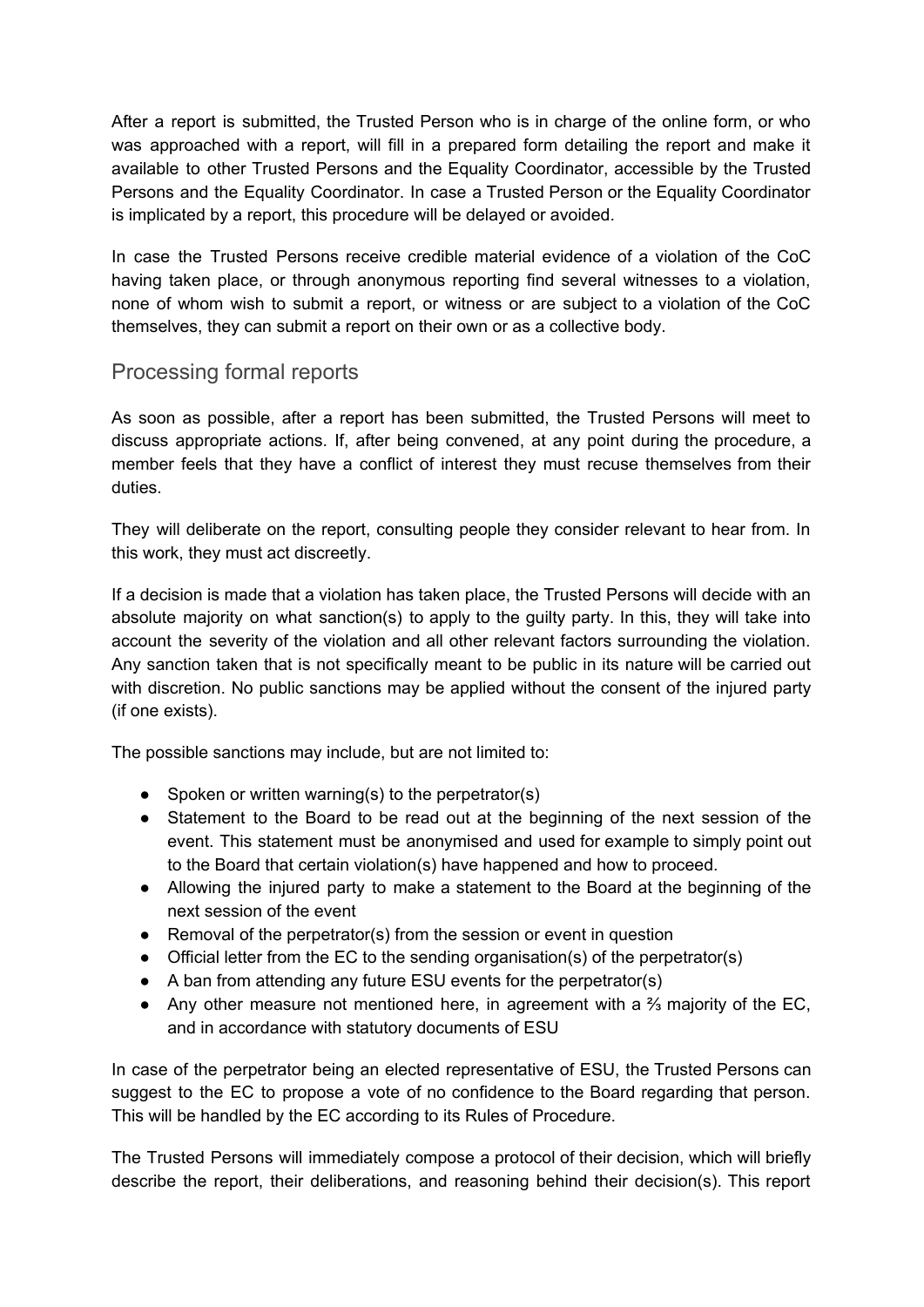will be presented to the EC immediately, and the EC together with the Trusted Persons and the Equality Coordinator will carry out the decisions.

### Appeals

Any decision made by the Trusted Persons can be appealed to the EC by any party to the report (either the reporter or the party(s) subject to any sanction.

## Recordkeeping

At the end of an event, the Trusted Persons along with the Equality Coordinator will compile a general report to the EC, where they give an anonymized overview of any reports that were submitted and any procedures that were conducted, as well as give a general assessment of the effectiveness of their work and the general environment during the event. This report will not go into detail about any persons involved in any reports or procedures. If they see fit, they can also present recommendations for changes to their working procedures or the Code of Conduct. These reports will be used by the Equality Coordinator in giving guidelines to Trusted Persons at future events.

At the end of an event, any forms filled in by the Trusted Persons about reports submitted will be destroyed after compiling the general report to the EC. Any reports concerning a formal reporting procedure must be stored in a secure way (whether on paper or online) by the Head of Secretariat, with access limited only to them, and made available to the EC upon request. The general report on the event presented by the Trusted Persons will be uploaded to a designated Google Drive folder accessible by the EC and Coordinators.

# Reporting outside ESU events

The person ultimately responsible for dealing with reports of potential violations of the Code of Conduct that happen during ESU events, but are reported outside the timeframe of ESU events, or any other reports of potential violations of the Code of Conduct that are not covered elsewhere in this document, is the Equality Coordinator. The procedures regarding such reports will be outlined in the Rules of Procedure of the EC or, if need be, decided by the Equality Coordinator together with the Presidency on an ad-hoc basis.

# Ethical guidelines for ESU representatives

All ESU representatives are expected to act in a professional manner when carrying out their work and communicating with one another, treating each other with respect and dignity, respecting one another's personal preferences in the way they wish to be addressed, personal space, appropriate topics of conversation and jokes, and other such issues.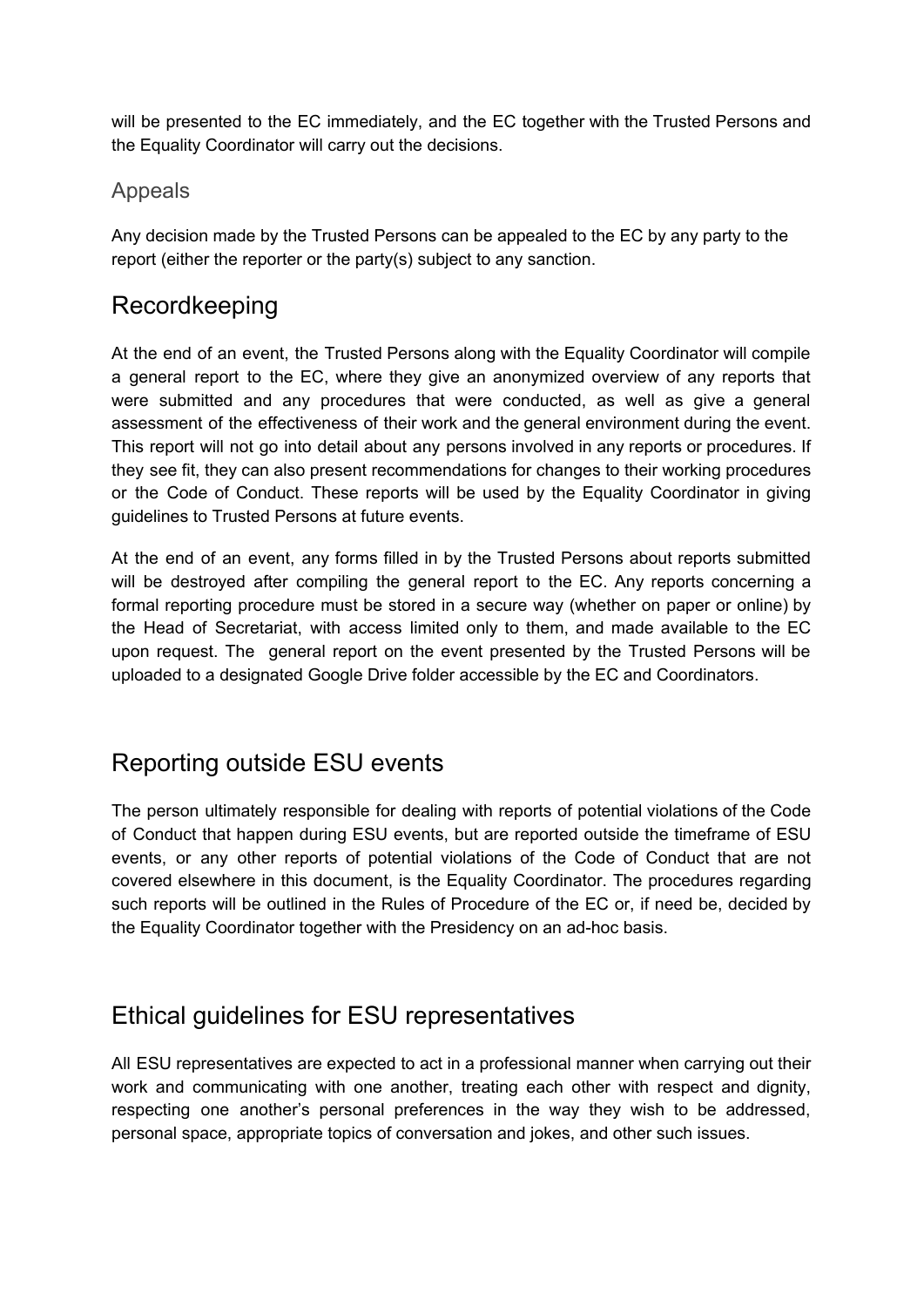ESU representatives, in carrying out their work and communicating with one another, will refrain from using abusive, derogatory, demeaning, or hurtful language towards each other, as well as behavior which is commonly seen as abusive, derogatory, demeaning, or hurtful. A principle of seeking prior consent will be applied to any language or behavior which is commonly seen as flirtatious, sexual, or otherwise crossing common standards of professional behavior.

Acknowledging that such standards vary vastly in different organisational cultures and other cultural spaces, everyone is encouraged to speak out if they feel uncomfortable with any language or behavior of their peers, and such information is to be treated with respect and taken into account by everyone.

#### Code of Conduct procedures for ESU representatives

Any ESU representative is welcome to approach the Equality Coordinator or members of the Presidency with any information regarding a potential violation of the Code of Conduct, either at an internal ESU event, or in carrying out their work outside the timeframe of ESU events (for example in working with members of the Board, other ESU representatives, the Secretariat).

This information will immediately be discussed among the Equality Coordinator and the Presidency, who will agree on appropriate action to be taken. In cases of unresolvable disagreement, the case will move forward to the EC to be handled in accordance with the Rules of Procedure of the EC.

In case an ESU representative approaches the Equality Coordinator or a member of the Presidency with information of a potential violation of the Code of Conduct by a member of the Presidency, the Equality Coordinator or the Presidency member who was approached will present the case at the next EC meeting, where the EC will decide on appropriate action to be taken.

A member of the Secretariat can approach the Head of Secretariat or the Presidency member responsible for Human Resources in ESU with any information about a potential violation of the Code of Conduct by an ESU representative. In cases of conflict with the HoS or Presidency member, they can approach other members of the Presidency. The Presidency along with the HoS will decide on appropriate action to be taken. Members of the Secretariat are also always covered by Belgian law and trade unions.

#### Mediation and conflict within the Hacks team

In cases of interpersonal conflict within the Hacks team, all parties are encouraged to act in ways that de-escalate the conflict, remain professional, work towards solving the conflict,